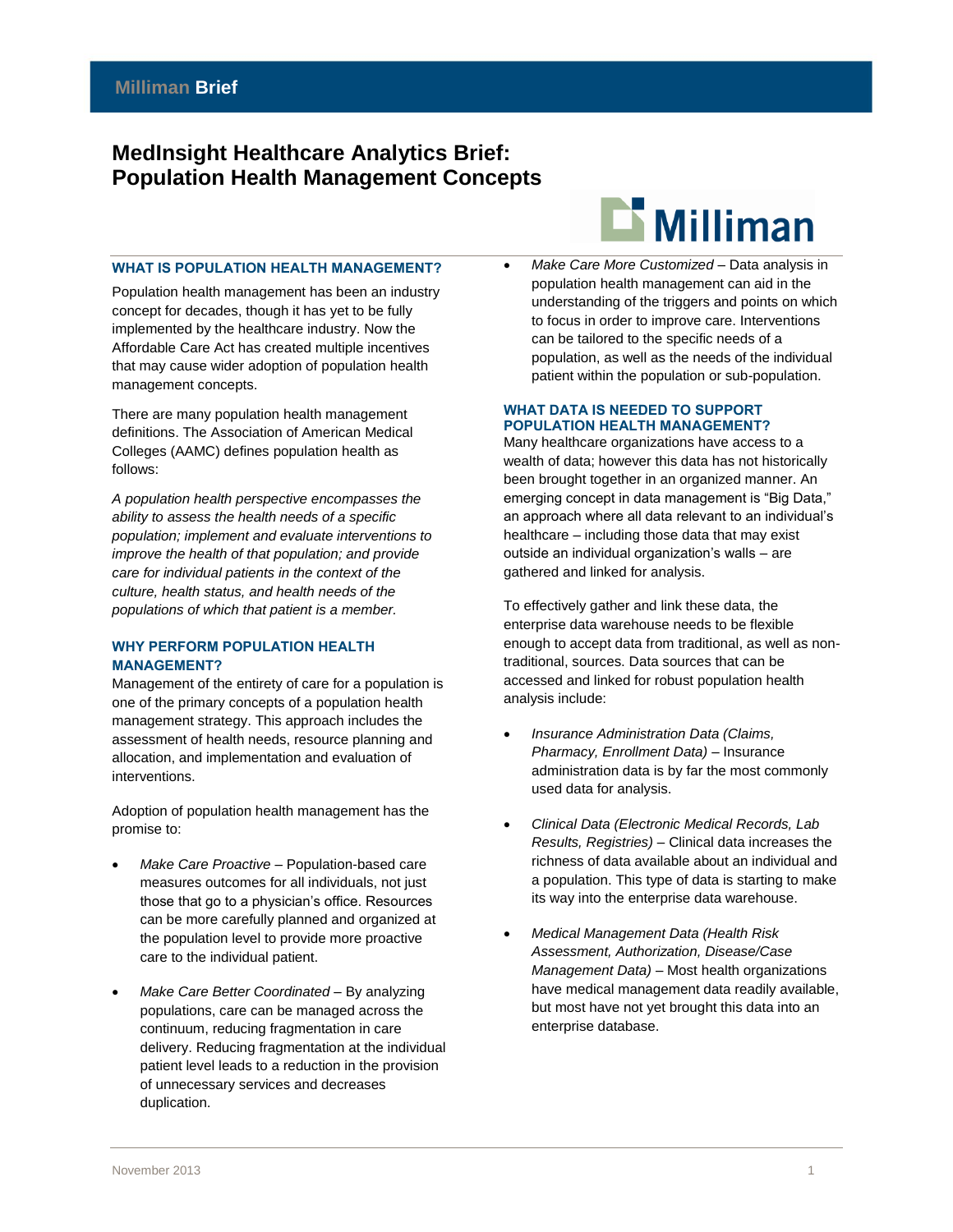- *Provider Administrative Data (Physician Practice Management, Hospital Billing, Admissions Discharge, and Transfers Data)* – Provider administrative data is generally available in a more timely manner, allowing for a nearer to realtime data analysis.
- *Public Data (State Discharge Datasets, Immunization Registries)* – Public data has not typically been accessible in an enterprise data warehouse, yet it can provide additional insight for population health analysis.
- *Demographic and Social Media Data (Lifestyle, Interest)* – With increasing availability, lifestyle and interest data is a largely untapped source of data for population analysis.

### **WHY INCORPORATE ALL THESE DATA?**

When looking at population data, one size does not fit all. Most population health management analyses look at the population from a number of different perspectives. For example, in performing population analysis, one might look at the population of individuals who have the same medical condition, such as diabetes. Alternatively, health delivery to a population can be analyzed based on geography. Or analysis can be performed at the care delivery system by looking at provider groups or networks.

Some examples of how populations are defined include:

| <b>Population</b><br><b>Grouping</b> | <b>Grouping Examples</b>                                           |
|--------------------------------------|--------------------------------------------------------------------|
| Disease                              | Cancer, Diabetes, CHF                                              |
| Geography/<br>Community              | St. Louis Metro Area,<br>Marshfield WI Hospital<br>Referral Region |
| Demographic                          | Pediatric, Women's<br>Health                                       |
| Paver                                | Medicare, Medicaid,<br>Commercial                                  |
| Network/<br>Provider panels          | Accountable Care<br>Organization, Clinic                           |

# **WHAT IS THE FOCUS OF POPULATION ANALYSIS?**

The focus of population-based analysis depends on the population being addressed. Common issues are typically found across the individuals within a specific population cohort. These common issues are often what "defines" the population. An understanding of these issues is not only helpful in the definition of the population, but can also help guide the selection of analytic methodologies and metrics to be used throughout the opportunity assessment, implementation of interventions, and outcome evaluation of the population health management initiative.

When looking at populations, it is important to understand issues not only of the population as whole, but also those specific to sub-populations. For example, it is useful to track the immunization rates within the Medicaid CHIP sub-population, but such tracking is less relevant for the Medicaid aged, blind, and deaf (ABD) population.

Issues related to population health analysis can be care related, as well as data related. Examples of care-related issues include quality, treatment disparities, and compliance with evidence based guidelines. Data-related issues include availability of public health or social media data, or availability of day/time data for emergency room utilization analysis.

Some examples of population and sub-population care and data issues are described in the table below.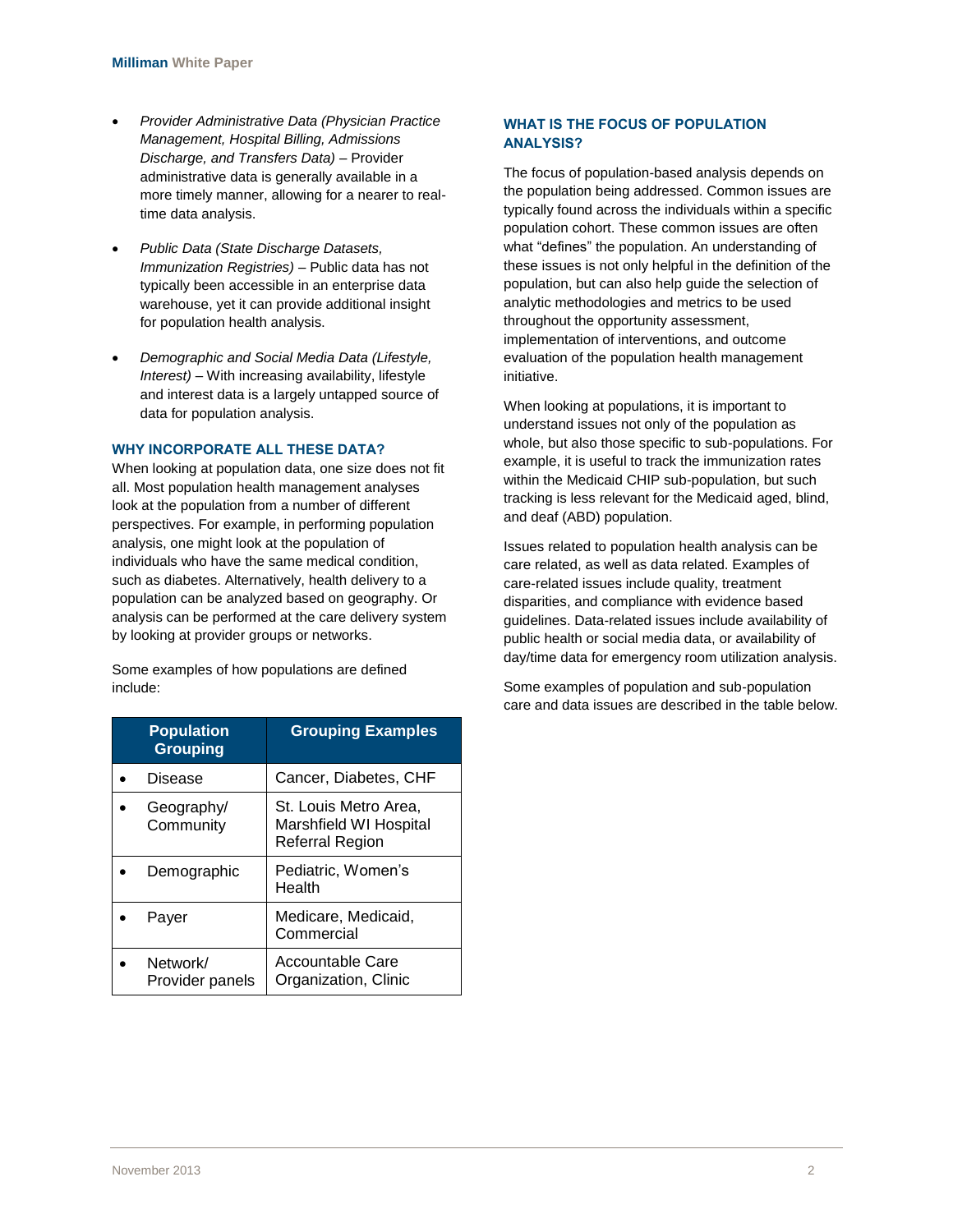| Population                                                                                                                                                                                                                        | <b>Issues</b>                                                                                                                                                                                                                                                |  |  |  |  |
|-----------------------------------------------------------------------------------------------------------------------------------------------------------------------------------------------------------------------------------|--------------------------------------------------------------------------------------------------------------------------------------------------------------------------------------------------------------------------------------------------------------|--|--|--|--|
| <b>Clinical / Disease-Based Populations</b>                                                                                                                                                                                       |                                                                                                                                                                                                                                                              |  |  |  |  |
| Sub-Population Examples: Diabetics, Active<br><b>Cancer Patients, Asthmatics</b>                                                                                                                                                  | • Availability of data, such as immunization records and<br>biometric and lab results data<br>• Non-compliance with evidence based guidelines<br>• Proactive disease management<br>• Coordination of care across the healthcare delivery<br>system           |  |  |  |  |
| <b>Payer Population - Medicaid</b>                                                                                                                                                                                                |                                                                                                                                                                                                                                                              |  |  |  |  |
| Sub-Populations: Children's Health<br>Insurance Program (CHIP), Temporary<br>Assistance for Needy Families and Aid to<br><b>Families with Dependent Children</b><br>(TANF/AFDC), Aged Blind and Disabled<br>(ABD), Dual Eligibles | • Gathering and compiling all data (dual eligibles)<br>• Importance of public health data, such as<br>immunization records (CHIP, TANF/AFDC)<br>• High emergency department utilization<br>• Access and utilization of quality maternity care<br>(TANF/AFDC) |  |  |  |  |
| <b>Payer Population - Medicare</b>                                                                                                                                                                                                |                                                                                                                                                                                                                                                              |  |  |  |  |
| Sub-Populations: Part A, Part B, Part C, Part<br>D Programs; End Stage Renal Disease,<br>Institutional, Dual Eligibles                                                                                                            | • Transitions between care settings, such as SNF,<br>rehab, and home health<br>• Acute care management<br>• Polypharmacy<br>• Last year of life                                                                                                              |  |  |  |  |
| <b>Demographic Populations</b>                                                                                                                                                                                                    |                                                                                                                                                                                                                                                              |  |  |  |  |
| Sub-Populations: Age/Gender,<br>Race/Ethnicity, Lifestyle, Socio-Economic<br><b>Status</b>                                                                                                                                        | • Assessing lifestyle and prevention<br>• Healthcare disparities<br>• Pediatrics - primary prevention<br>• Adolescents - accidents, behavioral health<br>• Women's Health - maternity                                                                        |  |  |  |  |
| <b>Geographic Populations</b>                                                                                                                                                                                                     |                                                                                                                                                                                                                                                              |  |  |  |  |
| Sub-Populations: Hospital Referral Regions<br>(HRR), Metropolitan Statistical Areas (MSA)                                                                                                                                         | • Data available from communities<br>• Price/quality transparency<br>• Care patterns<br>• Care fragmentation                                                                                                                                                 |  |  |  |  |
| <b>Network Populations</b>                                                                                                                                                                                                        |                                                                                                                                                                                                                                                              |  |  |  |  |
| Sub-Populations: Accountable Care<br>Organizations, Medical Groups, Provider<br><b>Specialties</b>                                                                                                                                | • Attribution methods extremely important<br>• Risk adjustment necessary to profile sub-populations                                                                                                                                                          |  |  |  |  |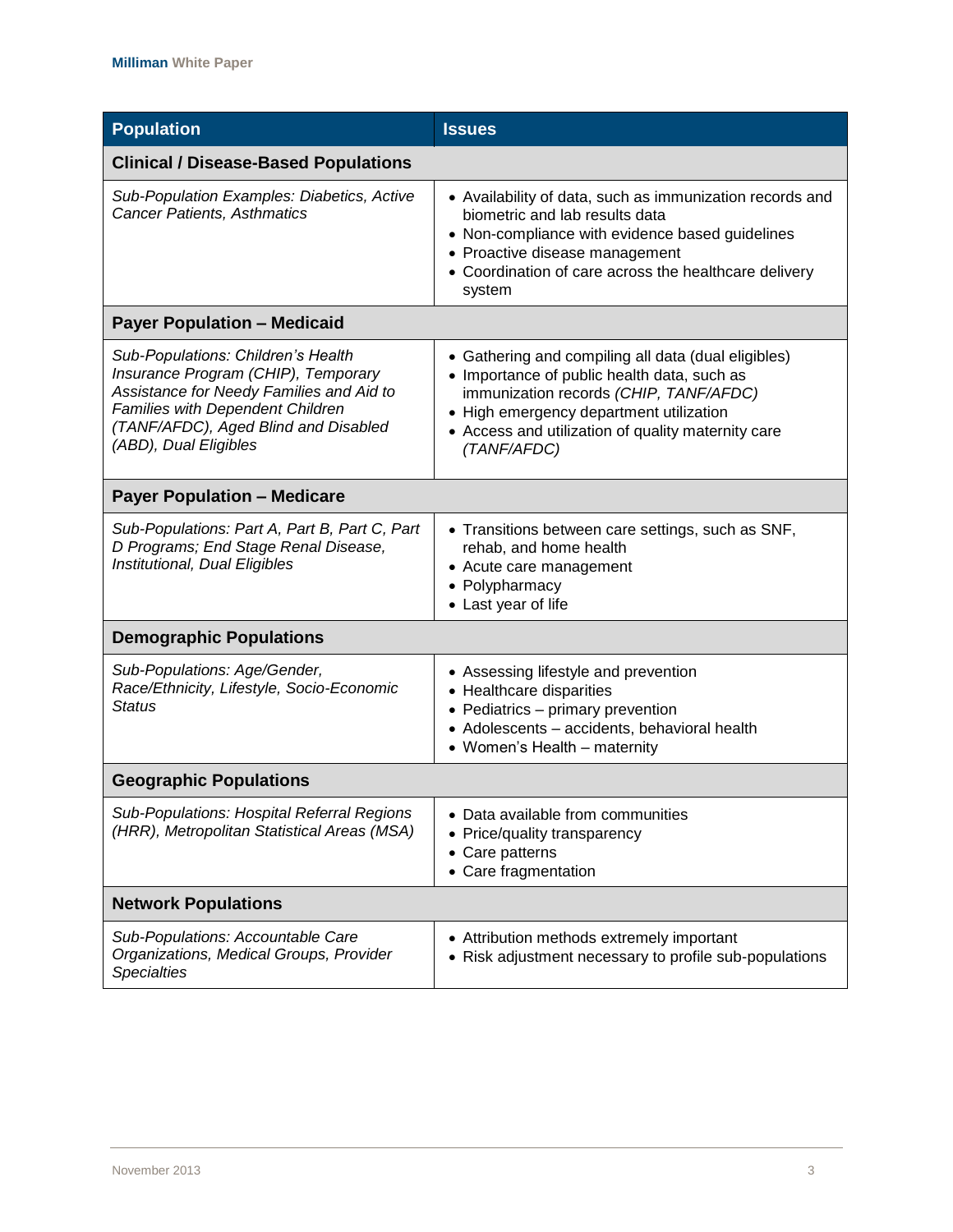# **ANALYTIC METHODOLOGIES**

# **WHAT METRICS SHOULD BE USED TO ANALYZE A POPULATION?**

Much like when defining a population, one size does not fit all for population-based analytic methodologies. One reason to look at populations from a variety of perspectives is to analyze trend. What is driving trend? Is it something clinical? Is it geographic disparity? Or network variations? Differing metrics are needed in order to effectively analyze a population. For example, looking at compliance with recommended HbA1c lab testing is appropriate when looking at a population of diabetics, but the same measure is far less meaningful when looking at a population of cancer patients.

There are several categories of analytic tools for population health management, including measures, service categorization, clinical categorization, and risk adjustment. Each is described below, along with examples of other analytic tools.

*Measures* are metrics that have defined criteria, both for qualifying individuals for the metric (e.g., age, gender, and/or presence of a condition) and for identifying the service being delivered (e.g., procedure codes). Types of measures include:

- *Primary Prevention* Measures Disease avoidance, immunization rates, and wellness program participants.
- *Secondary Prevention Measures* Early detection and treatment of disease, colon cancer screening, and breast cancer screening.
- *Tertiary Prevention Measures* Reducing the impact of disease and aspirin use in CHF patients.
- *Quaternary Prevention Measures* Avoidance of unnecessary or unsafe interventions and avoidance of imaging for low back pain.

**Service Categorization** is a methodology used to analyze resource utilization and cost by service types. Categorization enables the creation of a cost model for population trending, benchmarking, and profiling. Milliman's Health Cost Guidelines™ is a widely-used

methodology used to organize healthcare claims into service categories.

*Clinical Categorization*, such as Milliman MedInsight's Chronic Condition Hierarchical Groups (CCHGs), helps organize populations by disease cohorts.

*Risk Adjustment* is a methodology used to assess the overall health of a population or sub-population. Risk adjustment enables comparison across populations by adjusting the health risk of the population. Additionally, individuals within a population can be stratified by risk. There are many risk adjustment methodologies available in the industry, including the Milliman Advanced Risk Adjuster (MARA).

**Other Analytic Tools** include resource efficiency tools (e.g., Dartmouth Atlas, NYU Avoidable ED Visits, and Prometheus), care management tools, and Milliman MedInsight's GlobalRVUs (a method to measure efficiency across all categories of care).

For a robust population analysis, *Benchmarks* are needed in addition to the analytic tools. Benchmarks enable the comparison of actual population cost and utilization. In order for these benchmarks to be meaningful, they must be customized to the population characteristics (e.g., age, gender, geography, and benefit design characteristics). Benchmarks should allow for adjustment by degree of medical management intervention. Furthermore, benchmarks should be trended. Most benchmark databases contain claims that are at least two years old. Since healthcare cost trend is approximately 8- 10% per year, the resulting analysis may look unfavorable if the benchmarks are not trended.

#### **DEVELOPING A POPULATION PROFILE**

With access to traditional and non-traditional sources of data in an integrated enterprise data warehouse and the application of a variety of data analytics and methodologies, a new way of looking at populations is evolving. New types of population report cards can be developed for identifying opportunities and measuring performance. Below is an example of a balanced set of metrics for managing diabetes. The example profile focuses on trends but comparison to benchmarks is also important.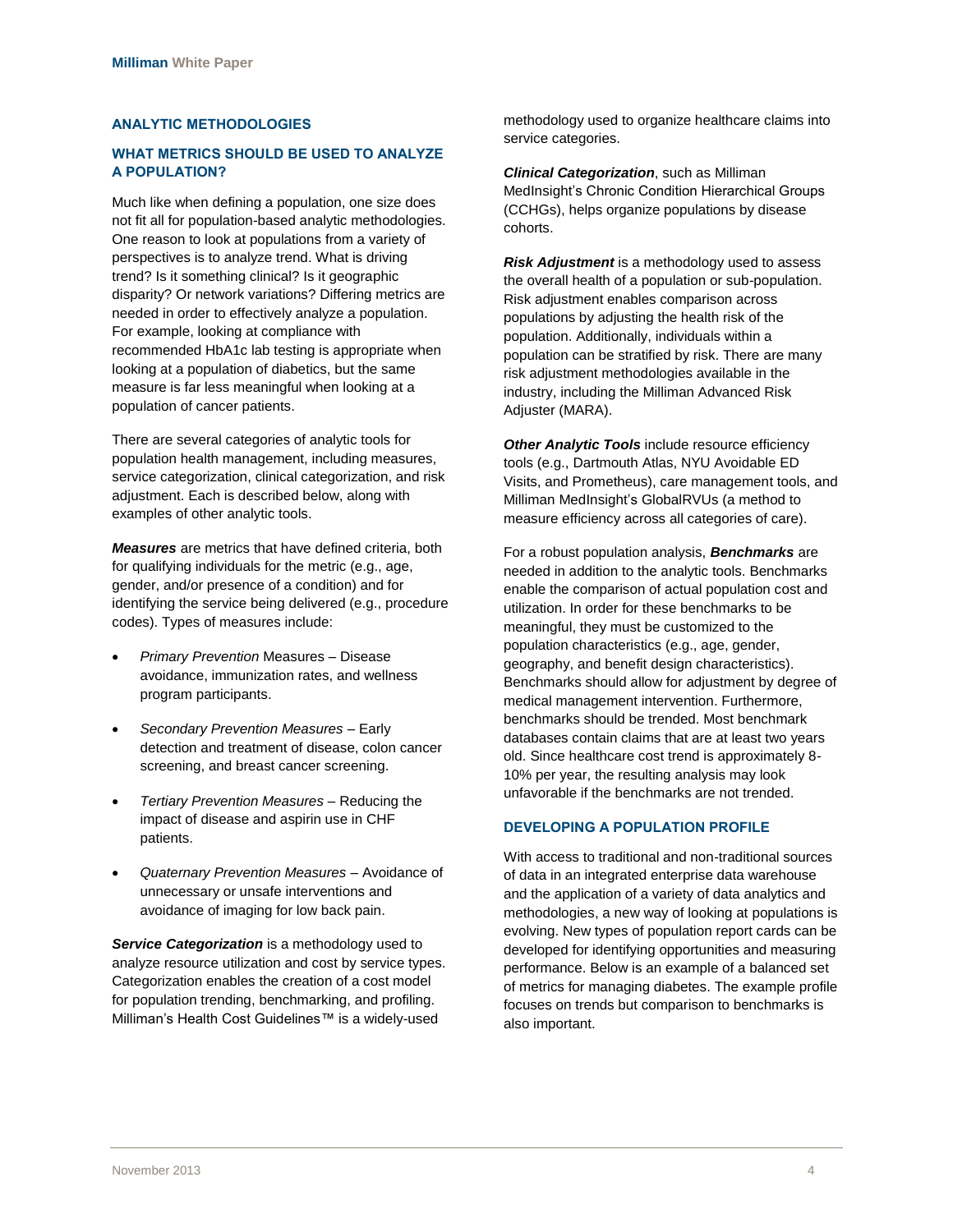| <b>Measure Category</b>                                | 2010<br>Results* | 2011<br>Results* | $\frac{9}{6}$<br><b>Change</b> |
|--------------------------------------------------------|------------------|------------------|--------------------------------|
| Patient Composition (% of entire population)           |                  |                  |                                |
| - Adult Diabetics                                      | 8.3%             | 8.4%             | 1.2%                           |
| - Pre Diabetics                                        | 3.2%             | 3.1%             | $-3.1%$                        |
| <b>Patient Experience</b>                              |                  |                  |                                |
| - Easy to Understand Instructions                      | 75.3%            | 79.1%            | 5.0%                           |
| - Ease of Making an Appointment                        | 34.8%            | 41.8%            | 20.1%                          |
| <b>Prevention Measures</b>                             |                  |                  |                                |
| - Blood Pressure Control (<140/90)                     | 63.7%            | 62.5%            | $-1.9%$                        |
| - Eye Exams                                            | 58.3%            | 62.1%            | 6.5%                           |
| - HbA1c Screening                                      | 90.3%            | 91.4%            | 1.2%                           |
| - HbA1c Control (<8.0%)                                | 65.4%            | 68.3%            | 4.4%                           |
| - LDL Cholesterol Screening                            | 75.9%            | 77.8%            | 2.5%                           |
| - LDL Cholesterol Control (<100 mg/dl)                 | 49.2%            | 52.3%            | 6.3%                           |
| - Monitoring nephropathy                               | 86.7%            | 85.6%            | $-1.3%$                        |
| Avoidable Events (per 100,000 diabetics)               |                  |                  |                                |
| - Diabetes Short-term Complications Admission Rate     | 1,164            | 1,138            | $-2.2%$                        |
| - Diabetes Long-term Complications Admission Rate      | 1,546            | 1,489            | $-3.7%$                        |
| - Uncontrolled Diabetes Admission Rate                 | 330              | 329              | $-0.5%$                        |
| - Lower Extremity Amputation Rate among Diabetics      | 186              | 174              | $-6.6%$                        |
| Costs                                                  |                  |                  |                                |
| - Total Allowed PMPM                                   | \$866            | \$837            | $-3.3%$                        |
| - Inpatient Allowed PMPM                               | \$197            | \$173            | $-12.2%$                       |
| - Hospital Outpatient Allowed PMPM                     | \$215            | \$224            | 4.2%                           |
| - Physician Allowed PMPM                               | \$225            | \$228            | 1.3%                           |
| - Pharmacy Allowed PMPM                                | \$184            | \$166            | $-9.8\%$                       |
| - Ancillary                                            | \$45             | \$45             | 0.0%                           |
| <b>Utilization Rates</b>                               |                  |                  |                                |
| - Inpatient Admits per 1,000                           | 138.1            | 117.2            | $-15.1%$                       |
| - Emergency Room Visits per 1,000                      | 260.0            | 252.9            | $-2.7%$                        |
| - Office Visits per 1,000                              | 5,861.5          | 5,980.2          | 2.0%                           |
| - Pharmacy Scripts per 1,000                           | 26,332.9         | 23,610.1         | $-10.3%$                       |
| <b>Program Participation</b>                           |                  |                  |                                |
| - Disease Management Program (of diabetics)            | 8.5%             | 8.7%             | 2.4%                           |
| - Diabetes Social Network Visits (per 1,000 diabetics) | 15               | 27               | 80.0%                          |

\* Sample data for illustrative purposes only.